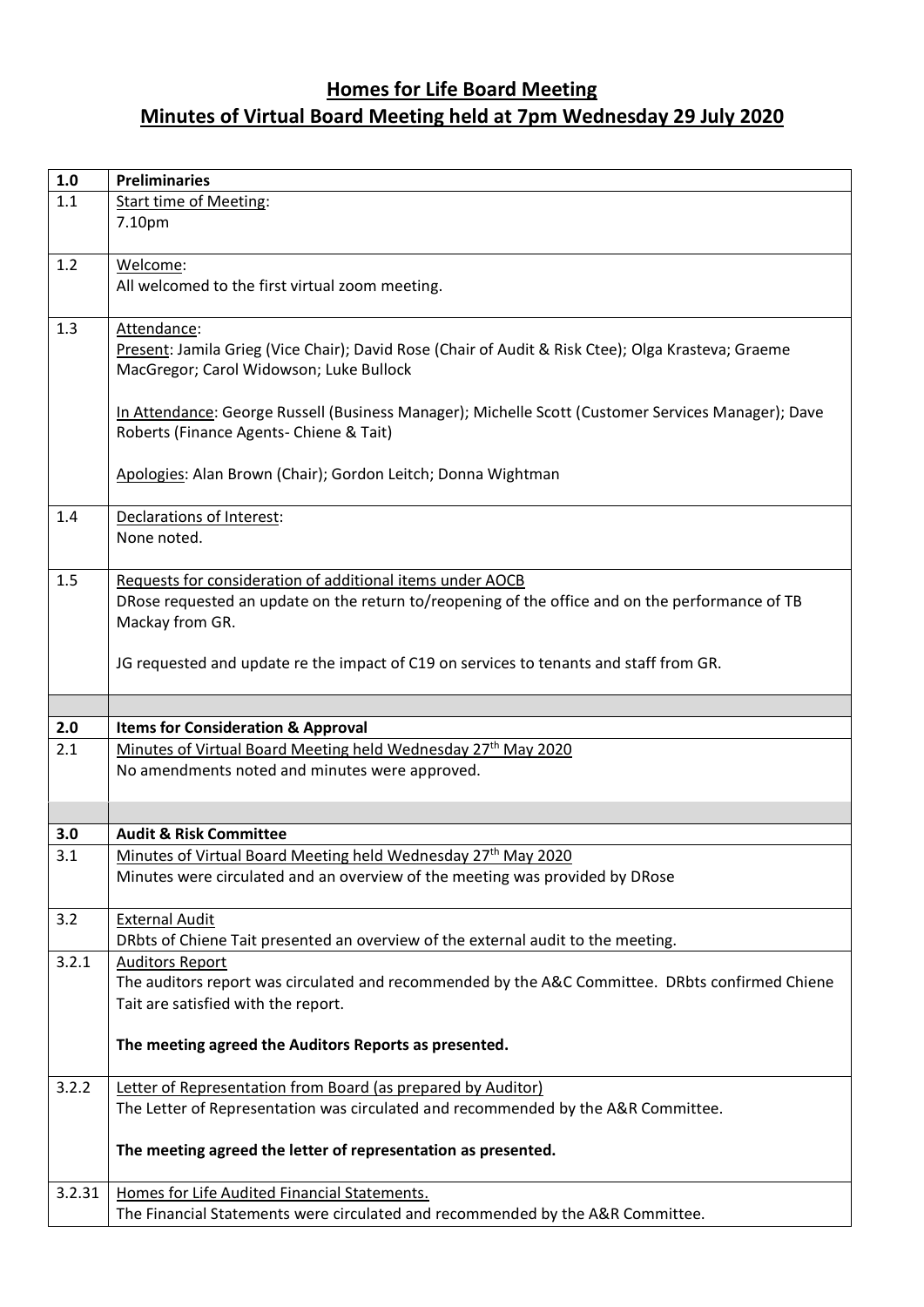|     | The meeting agreed the Financial Statements as presented.                                                                                                                                                                                                                                                                                                           |
|-----|---------------------------------------------------------------------------------------------------------------------------------------------------------------------------------------------------------------------------------------------------------------------------------------------------------------------------------------------------------------------|
| 3.3 | Homes for Life Developments Ltd - Unaudited Financial Statements                                                                                                                                                                                                                                                                                                    |
|     | The meeting was advised Homes for Life Developments Ltd remains dormant.                                                                                                                                                                                                                                                                                            |
|     | The meeting agreed the Unaudited Financial Statements as presented.                                                                                                                                                                                                                                                                                                 |
| 3.4 | <b>External Auditor</b>                                                                                                                                                                                                                                                                                                                                             |
|     | Recommendation was made by the A&R Committee to re-appoint the current External Auditors Scott<br>Moncrieff for a further year base on continued good performance.                                                                                                                                                                                                  |
|     | The meeting agreed to re-appointment of the External Auditor as outlined.                                                                                                                                                                                                                                                                                           |
| 3.5 | <b>Risk Register</b>                                                                                                                                                                                                                                                                                                                                                |
|     | The register was not circulated but the meeting was asked to note only one change - the addition of C19<br>as the current highest scored risk.                                                                                                                                                                                                                      |
|     |                                                                                                                                                                                                                                                                                                                                                                     |
| 4.0 | <b>Scottish Housing Regulator</b>                                                                                                                                                                                                                                                                                                                                   |
| 4.1 | Loan Portfolio Return<br>Presented by DRbts to the meeting for consideration - only one loan set out in the detail of the<br>portfolio.                                                                                                                                                                                                                             |
|     | The meeting agreed the Loan Portfolio Return as presented.                                                                                                                                                                                                                                                                                                          |
|     | Dave Roberts left the meeting after confirming the date of the next meeting $-26$ <sup>th</sup> August 2020.                                                                                                                                                                                                                                                        |
| 4.2 | ARC & EESSH Return<br>ARC was presented by MS for consideration. The meeting agreed the Annual Return on the Charter as<br>presented.                                                                                                                                                                                                                               |
|     | EESSH was presented by GR for consideration. The meeting agreed the EESSH Return as presented.                                                                                                                                                                                                                                                                      |
| 4.3 | Consultation - no deferral proposed to end of Oct submission date for Assurance Statements<br>The meeting was to consider and agree their position on how best to respond to the consultation on the<br>unchanged October deadline.                                                                                                                                 |
|     | GR offered the meeting the opportunity to give representation on the issue via SFHA, GWS or directly to<br>SHR.                                                                                                                                                                                                                                                     |
|     | The meeting agreed representation for a 2month extension to the deadline would be made by HFL via<br><b>SFHA and GWS.</b>                                                                                                                                                                                                                                           |
| 4.4 | Notifiable Events - Update<br>GR advised there has been little progress to report on Prestonkirk House (Asbestos Management) and<br>Kennedy Court (Legionella Risk Assessment). The report to SHR is outstanding but contact has been<br>made with SHR in the meantime. GR confirmed a written update on both matters will be circulated to<br>all Board Directors. |
|     |                                                                                                                                                                                                                                                                                                                                                                     |
| 5.0 | FOI/GDPR - Update<br>Board training held Wednesday $8th$ July virtually as agreed. Slide set of training to be circulated to all<br>Board Directors by GR.<br>GDPR - No new requests or Incidents to report                                                                                                                                                         |
|     | FOI – Large information request received $4th$ July 2020. The same request has been received by multiple<br>RSL's. The request will be responded to by 31 <sup>st</sup> July 2020.                                                                                                                                                                                  |
|     |                                                                                                                                                                                                                                                                                                                                                                     |